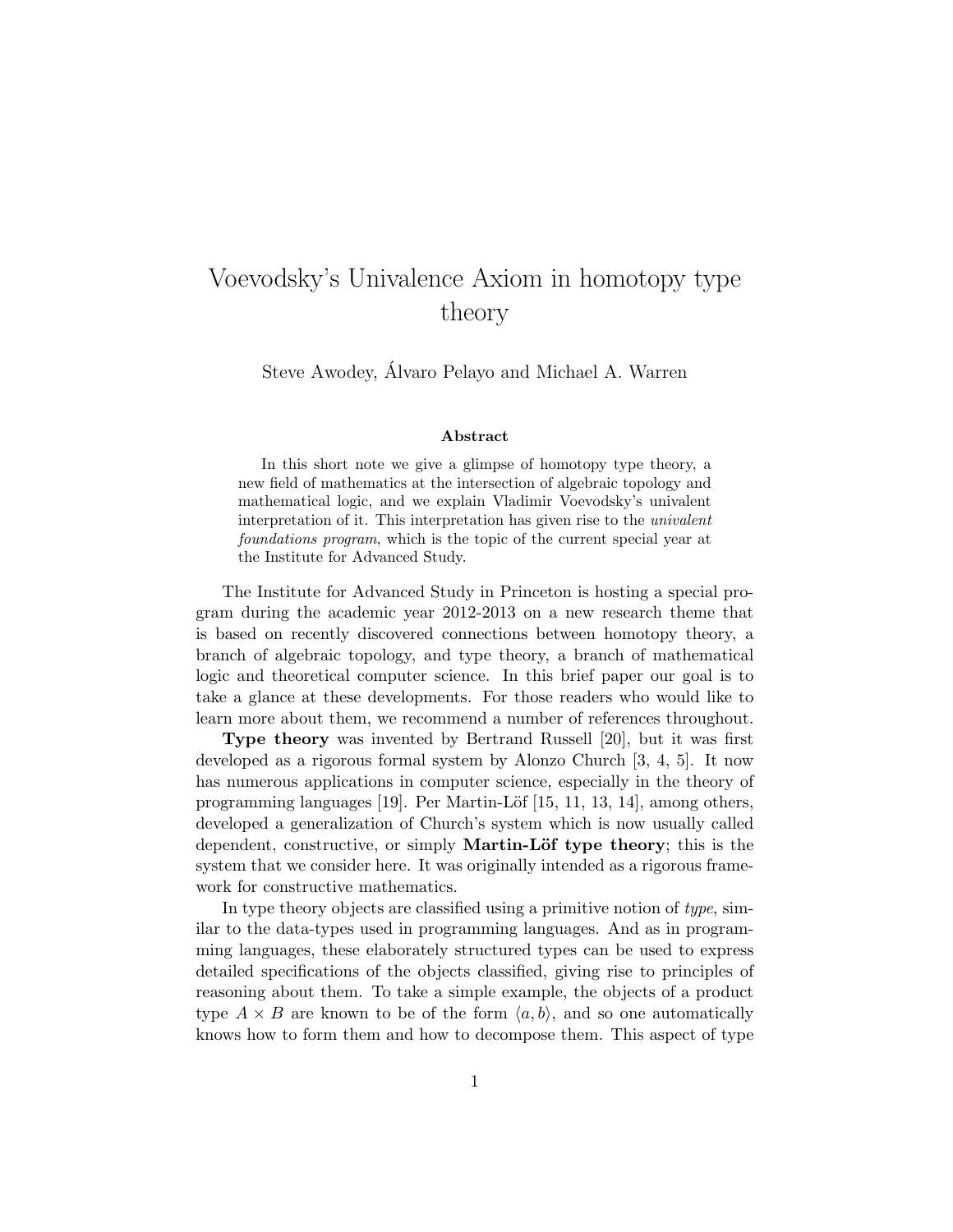theory has led to its extensive use in verifying the correctness of computer programs. Type theories also form the basis of modern computer proof assistants, which are used for formalizing mathematics and verifying the correctness of formalized proofs. For example, the powerful Coq proof assistant [6] has recently been used to formalize and verify the correctness of the proof of the celebrated Feit-Thompson Odd-Order theorem [7].

One problem with understanding type theory from a mathematical point of view, however, has always been that the basic concept of type is unlike that of set in ways that have been hard to make precise. This difficulty has now been solved by the idea of regarding types, not as strange sets (perhaps constructed without using classical logic), but as spaces, regarded from the perspective of homotopy theory

In **homotopy theory** one is concerned with spaces and continuous mappings between them, up to homotopy; a homotopy between a pair of continuous maps  $f: X \to Y$  and  $g: X \to Y$  is a continuous map  $H: X \times [0, 1] \to Y$ satisfying  $H(x, 0) = f(x)$  and  $H(x, 1) = g(x)$ . The homotopy H may be thought of as a "continuous deformation" of f into g. The spaces X and Y are said to be *homotopy equivalent*,  $X \simeq Y$ , if there are continuous maps going back and forth, the composites of which are homotopical to the respective identity mappings, i.e. if they are isomorphic "up to homotopy". Homotopy equivalent spaces have the same algebraic invariants (e.g. homology, or the fundamental group), and are said to have the same homotopy type.

Homotopy type theory is a new field of mathematics which interprets type theory from a homotopical perspective. In homotopy type theory, one regards the types as spaces, or homotopy types, and the logical constructions (such as the product  $A \times B$ ) as homotopy-invariant constructions on spaces. In this way, one is able to manipulate spaces directly, without first having to develop point-set topology or even define the real numbers. Homotopy type theory is connected to several topics of interest in modern algebraic topology, such as  $\infty$ -groupoids and Quillen model structures (see [18]); we will only mention one simple example below, namely the homotopy groups of spheres.

To briefly explain the homotopical perspective of types, consider the basic concept of type theory, namely that the *term*  $\alpha$  is of type  $\ddot{A}$ , which is written:

 $a : A$ .

This expression is traditionally thought of as akin to "a is an element of the set  $A$ ." However, in homotopy type theory we think of it instead as "a is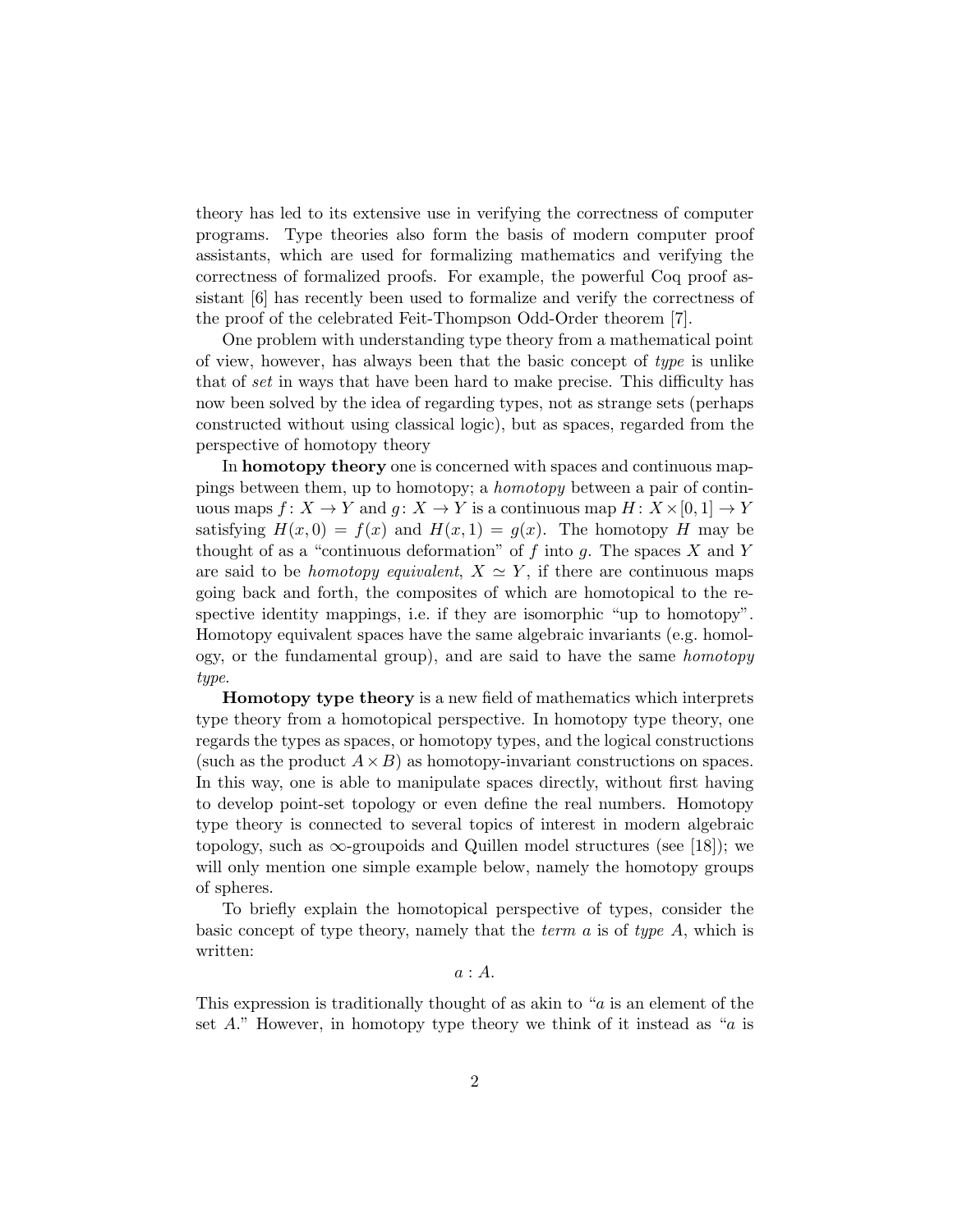a point of the space A." Similarly, every term  $f : A \rightarrow B$  is regarded as a continuous function from the space  $A$  to the space  $B$ .

This perspective clarifies features of type theory which were puzzling from the perspective of types as sets; for instance, that one can have nontrivial types X such that  $(X \to X) \cong X + 1$ . But the key new idea of the homotopy interpretation is that the logical notion of identity  $a = b$  of two objects  $a, b : A$  of the same type A can be understood as the existence of a path  $p : a \rightarrow b$  from point a to point b in the space A. This also means that two functions  $f, g: A \to B$  are identical just in case they are homotopic, since a homotopy is just a family of paths  $p_x : f(x) \rightarrow g(x)$  in B, one for each  $x : A$ . In type theory, for every type A there is a (formerly somewhat mysterious) type  $Id_A$  of identities between objects of A; in homotopy type theory, this is just the *path space*  $A<sup>I</sup>$  of all continuous maps  $I \to A$  from the unit interval. (See [2, 1, 18].)

At around the same time that Awodey and Warren advanced the idea of homotopy type theory, Voevodsky showed how to model type theory using Kan simplicial sets, a familiar setting for classical homotopy theory, thus arriving independently at essentially the same idea around 2005. Both were inspired by the prior work of Hofmann and Streicher, who had constructed a model of type theory using groupoids [9].

Voevodsky moreover recognized that this simplicial interpretation satisfies a further crucial property, which he termed univalence, and which is not usually assumed in type theory. Adding univalence to type theory in the form of a new axiom has far-reaching consequences, many of which are natural, simplifying and compelling. The Univalence Axiom thus further strengthens the homotopical view of type theory, since it holds in the simplicial model, but fails in the view of types as sets.

The basic idea of the Univalence Axiom can be explained as follows. In type theory, one can have a universe  $\mathcal{U}$ , the terms of which are themselves types,  $A: \mathcal{U}$ , etc. Of course, we do not have  $\mathcal{U} : \mathcal{U}$ , so only some types are terms of  $U$  – call these the *small* types. Like any type,  $U$  has an identity type  $Id_{\mathcal{U}}$ , which expresses the identity relation  $A = B$  among small types. Thinking of types as spaces,  $U$  is a space, the points of which are spaces; to understand its identity type, we must ask, what is a path  $p : A \rightarrow B$  between spaces in  $U$ ? The Univalence Axiom says that such paths correspond to homotopy equivalences  $A \simeq B$ , as explained above (the actual notion of equivalence required is slightly different). A bit more precisely, given any (small) types A and B, in addition to the type  $\text{Id}_{\mathcal{U}}(A, B)$  of identities between A and B there is the type  $Eq(A, B)$  of equivalences from A to B. Since the identity map on any object is an equivalence, there is a canonical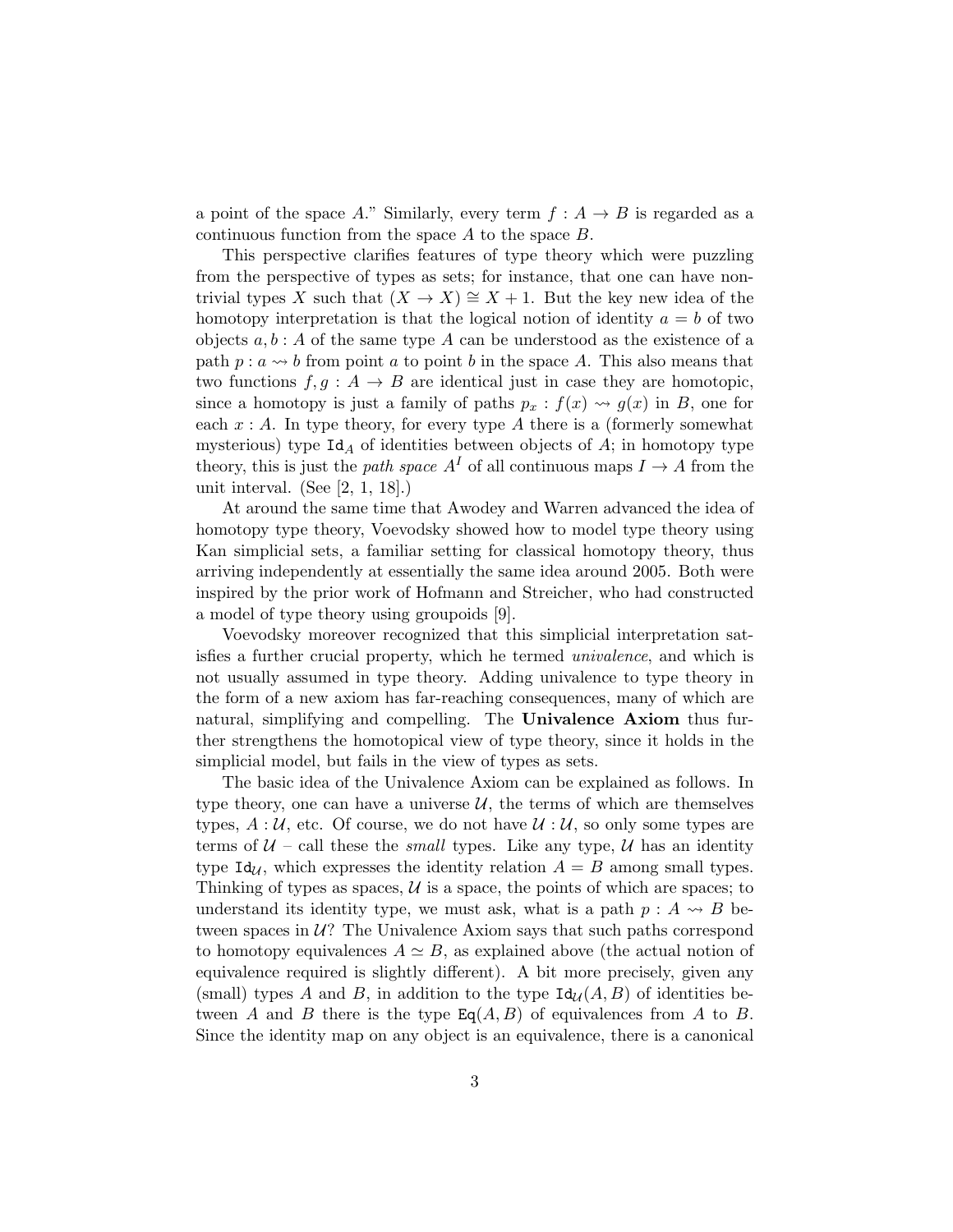map,

$$
\mathrm{Id}_{\mathcal{U}}(A,B)\to \mathrm{Eq}(A,B).
$$

The Univalence Axiom states that this map is itself an equivalence. At the risk of oversimplifying, we can state this succinctly as follows:

Univalence Axiom  $(A = B) \simeq (A \simeq B)$ .

In other words, identity is equivalent to equivalence.

From the homotopical point of view, this says that the universe  $\mathcal U$  is something like a classifying space for (small) homotopy types, which is a practical and natural assumption. From the logical point of view, however, it is revolutionary: it says that isomorphic things can be identified! Mathematicians are of course used to identifying isomorphic structures in practice, but they generally do so with a wink, knowing that the identification is not "officially" justified by foundations. But in this new foundational scheme, not only are such structures formally identified, but the different ways in which such identifications may be made themselves form a structure that one can (and should!) take into account.

Part of the appeal of homotopy type theory with the Univalence Axiom is the many interesting connections it reveals between logic and homotopy. Another remarkable aspect is that it can be carried out in a computer proof assistant, since type theory exhibits such good computational properties (see [21, 8] on the use of computer proof assistants in general). In practical terms, this means that it is possible to use the powerful, currently available proof assistants based on type theory, like the Coq system, to develop mathematics involving homotopy theory, to verify the correctness of proofs, and even to provide some degree of automation of proofs.

To give just one example, in homotopy type theory one can directly define the *n*-dimensional sphere  $S<sup>n</sup>$  as a type, with its associated principles of reasoning. Moreover, for any type  $A$  one can define the homotopy groups  $\pi_n(A)$ , again in a very direct way in terms of the identity type  $\text{Id}_A$  explained above. One can then reason directly in type theory, using the principles associated with these constructions, and prove for example that  $\pi_n(S^n) = \mathbb{Z}$ for  $n \geq 1$  (as has recently been done by G. Brunerie and D. Licata at the Institute for Advanced Study, using the Univalence Axiom in an essential way). Finally, the proof can be formalized in a proof assistant and verified by a computer. In this way, one not only has new methods of proof in classical homotopy theory, but indeed ones which provide associated computational tools.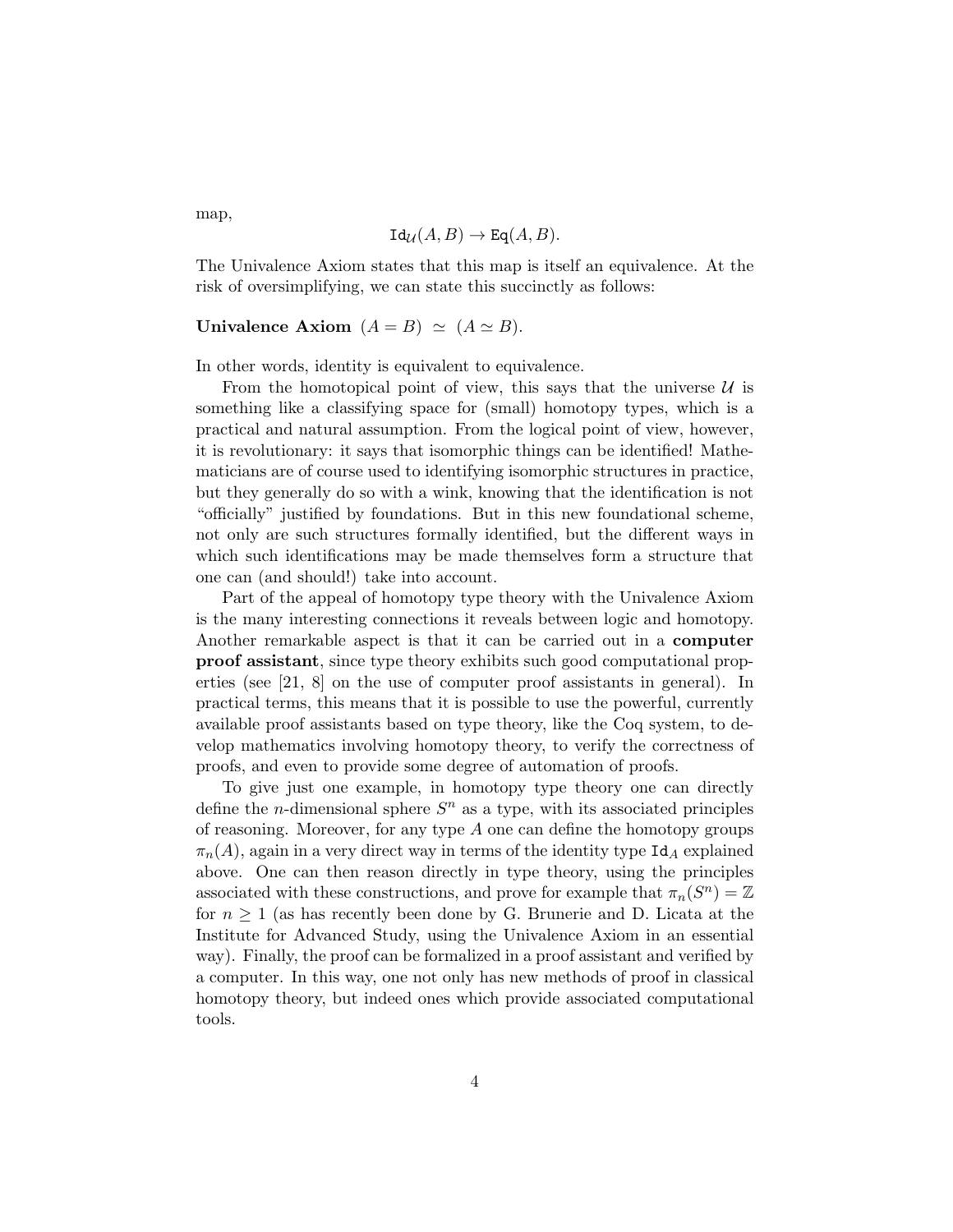Voevodsky has christened this combination of homotopy type theory with the Univalence Axiom, implemented on a computer proof assistant, the Univalent Foundations program. It can be regarded as a new foundation for mathematics in general, not just for homotopy theory, as Voevodsky has shown by developing an extensive code library of formalized mathematics in this setting. Moreover, he is promoting more interaction between pure mathematicians and the developers of such proof assistants, as is occurring in the special year on Univalent Foundations at the Institute for Advanced Study.

For those interested in contributing to this new kind of mathematics, it may be encouraging to know that there are many interesting open questions. The most pressing of them is perhaps the "constructivity" of the Univalence Axiom itself, conjectured by Voevodsky in [23]. It concerns the effect of adding the Univalence Axiom on the computational behavior of the system of type theory, and thus on the existing proof assistants. Another major direction, of course, is the further formalization of classical results and current mathematical research in the univalent setting. We expect that it will eventually be possible to formalize large amounts of modern mathematics in this setting, and that doing so will give rise to both theoretical insights and good numerical algorithms (extracted from code in a proof assistant).

In this direction, together with Voevodsky, the last two authors are working on an approach to the theory of integrable systems (using the new notion of p-adic integrable system as a test case) in the univalent setting. A preliminary treatment is the construction of the  $p$ -adic numbers is given in [17]. One of Voevodsky's goals (as we understand it) is that in a not too distant future, mathematicians will be able to verify the correctness of their own papers by working within the system of univalent foundations formalized in a proof assistant, and that doing so will become natural even for pure mathematicians (the same way that most mathematicians now typeset their own papers in TEX). We believe that this aspect of the univalent foundations program distinguishes it from other approaches to foundations, by providing a practical utility for the working mathematician.

Our goal in this announcement has been to give a brief and intentionally superficial glimpse of two closely related, recent developments: homotopy type theory and Voevodsky's univalent foundations program. At present, these subjects are still developing quite rapidly, and the current literature is (with few exceptions) highly specialized and, unfortunately, largely inaccessible to those without prior knowledge of homotopy theory and logic. One exception is the survey article [18], which goes into much greater depth than the present article, while still being intended for a general mathemati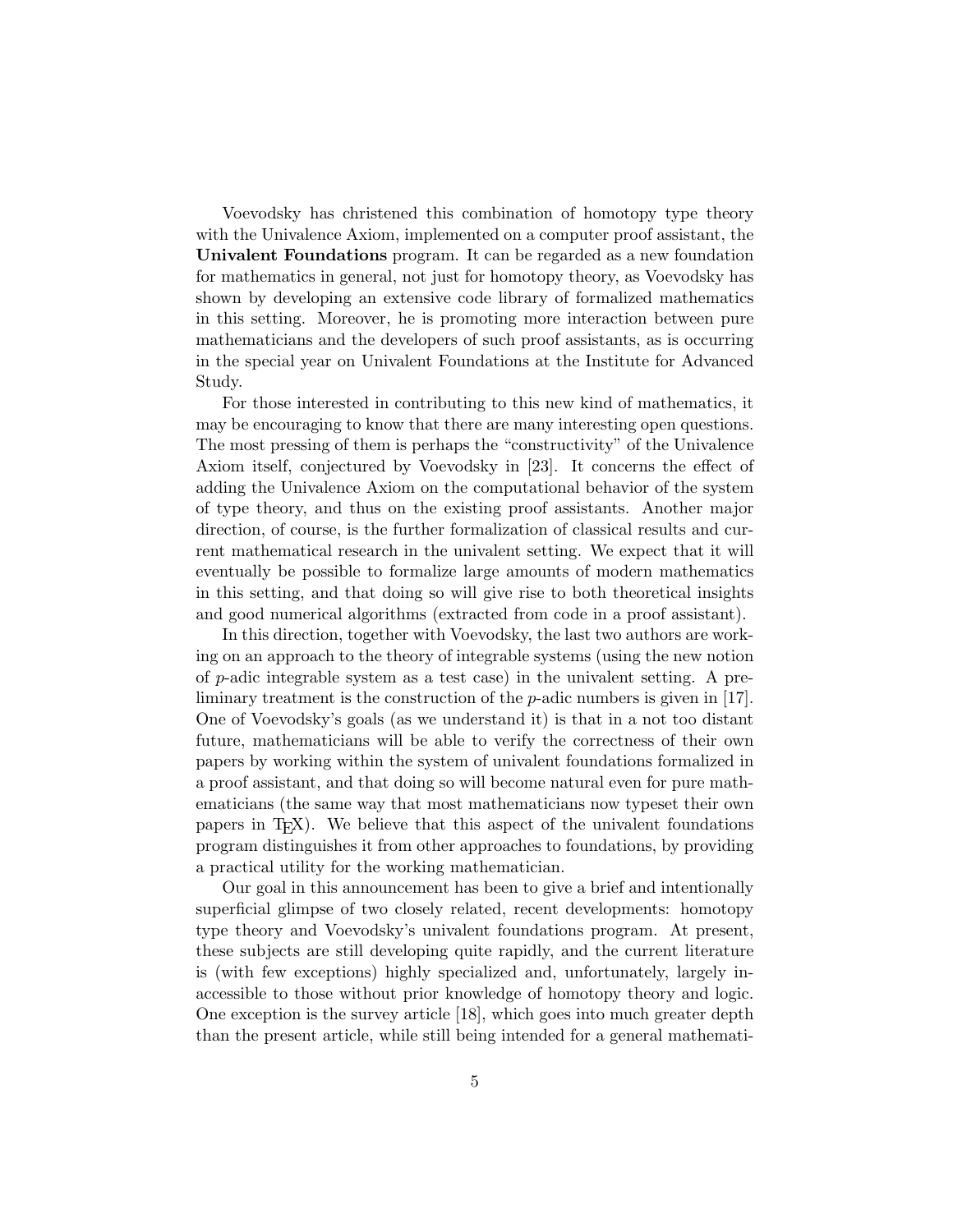cal readership; it also contains an introduction to the use of the Coq proof assistant in the univalent setting. See also [1, 10, 23].

Acknowledgements. We thank the Institute for Advanced Study for the excellent resources which have been made available to the authors during the preparation of this article. We thank Thierry Coquand, Dan Grayson, and Vladimir Voevodsky for useful discussions on the topic of this paper, and the referees for helpful suggestions. Awodey is partly supported by National Science Foundation Grant DMS-1001191 and Air Force OSR Grant 11NL035. Pelayo is partly supported by NSF CAREER Grant DMS-1055897, NSF Grant DMS-0635607, and Spain Ministry of Science Grant Sev-2011-0087. Warren is supported by the Oswald Veblen Fund.

## References

- [1] S. Awodey, Type theory and homotopy. On the arXiv as arXiv:1010:1810v1, 2010.
- [2] S. Awodey and M. A. Warren, Homotopy theoretic models of identity types, Mathematical Proceedings of the Cambridge Philosophical Society 146 (2009), no. 1, 45-55.
- [3] A. Church, A set of postulates for the foundation of logic, Annals of Mathematics. Second Series 34 (1933), no. 4, 839-864.
- [4]  $\Box$ , A formulation of the simple theory of types, Journal of Symbolic Logic 5 (1940), 56-68.
- [5] \_\_\_\_\_\_, The Calculi of Lambda-Conversion, Annals of Mathematics Studies, no. 6, Princeton University Press, Princeton, N. J., 1941.
- [6] http://coq.inria.fr
- [7] http://research.microsoft.com/en-us/news/features/ gonthierproof-101112.aspx
- [8] T. C. Hales, Formal proof, Notices of the American Mathematical Society 55 (2008), no. 11, 1370-1380.
- [9] M. Hofmann and T. Streicher, The groupoid interpretation of type theory, Twenty-five years of constructive type theory (Venice, 1995), Oxford Univ. Press, New York, 1998, pp. 83–111.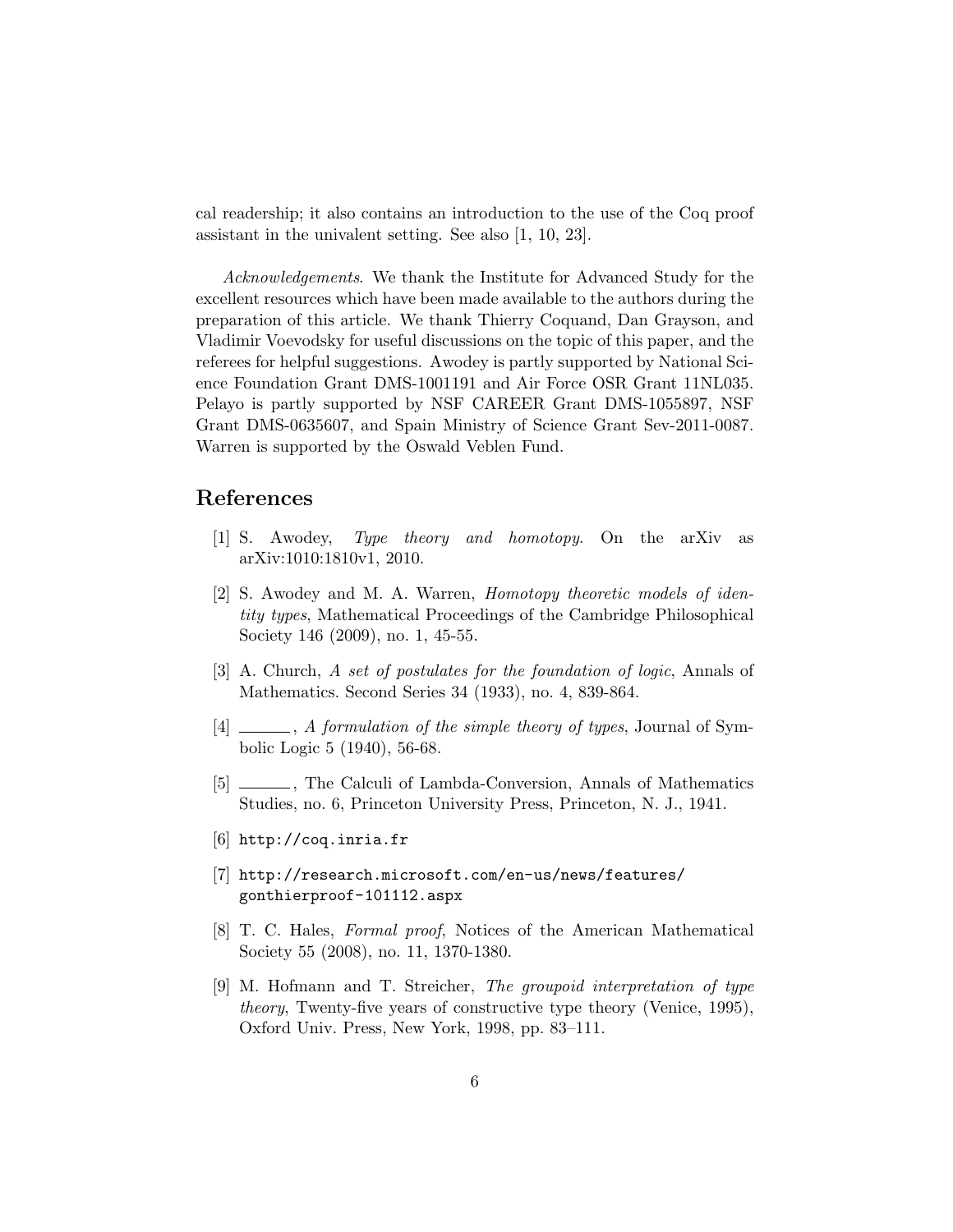- [10] http://homotopytypetheory.org
- [11] P. Martin-Löf, An intuitionistic theory of types: predicative part, Logic Colloquium '73 (Bristol, 1973), North-Holland, Amsterdam, 1975, pp. 73-118. Studies in Logic and the Foundations of Mathematics, Vol. 80.
- [12] , Constructive mathematics and computer programming. In Proceedings of the 6th International Congress for Logic, Methodology and Philosophy of Science, Amsterdam, 1979. North-Holland.
- [13] , Constructive mathematics and computer programming, Logic, methodology and philosophy of science, VI (Hannover, 1979), North-Holland, Amsterdam, 1982, pp. 153-175.
- [14]  $\_\_\_\_\_\$ , *Intuitionistic type theory*, Studies in Proof Theory. Lecture Notes, vol. 1, Bibliopolis, Naples, 1984.
- $[15]$   $\_\_\_\_\_$ , An intuitionistic theory of types, Twenty-five years of constructive type theory (Venice, 1995), Oxford Univ. Press, New York, 1998, originally a 1972 preprint from the Department of Mathematics at the University of Stockholm, pp. 127-172.
- [16] B. Nordström, K. Petersson, and J. M. Smith: Programming in Martin-Löf's Type Theory. An Introduction. Oxford University Press, 1990.
- $[17]$  A. Pelayo, V. Voevodsky, M. A. Warren: A preliminary univalent formalization of the p-adic numbers, submitted, on the arXiv as arXiv:math/1302.1207, 2013.
- [18] A. Pelayo, M. A. Warren: *Homotopy type theory and Vo*evodsky's univalent foundations, submitted, on the arXiv as arXiv:math/1210.5658, 2012.
- [19] B. C. Pierce, Types and Programming Languages, MIT Press, Cambridge, MA, 2002.
- [20] B. Russell, Mathematical Logic as Based on the Theory of Types, American Journal of Mathematics 30 (1908), 222–262.
- [21] C. Simpson, Computer theorem proving in mathematics, Letters in Mathematical Physics 69 (2004), 287-315.